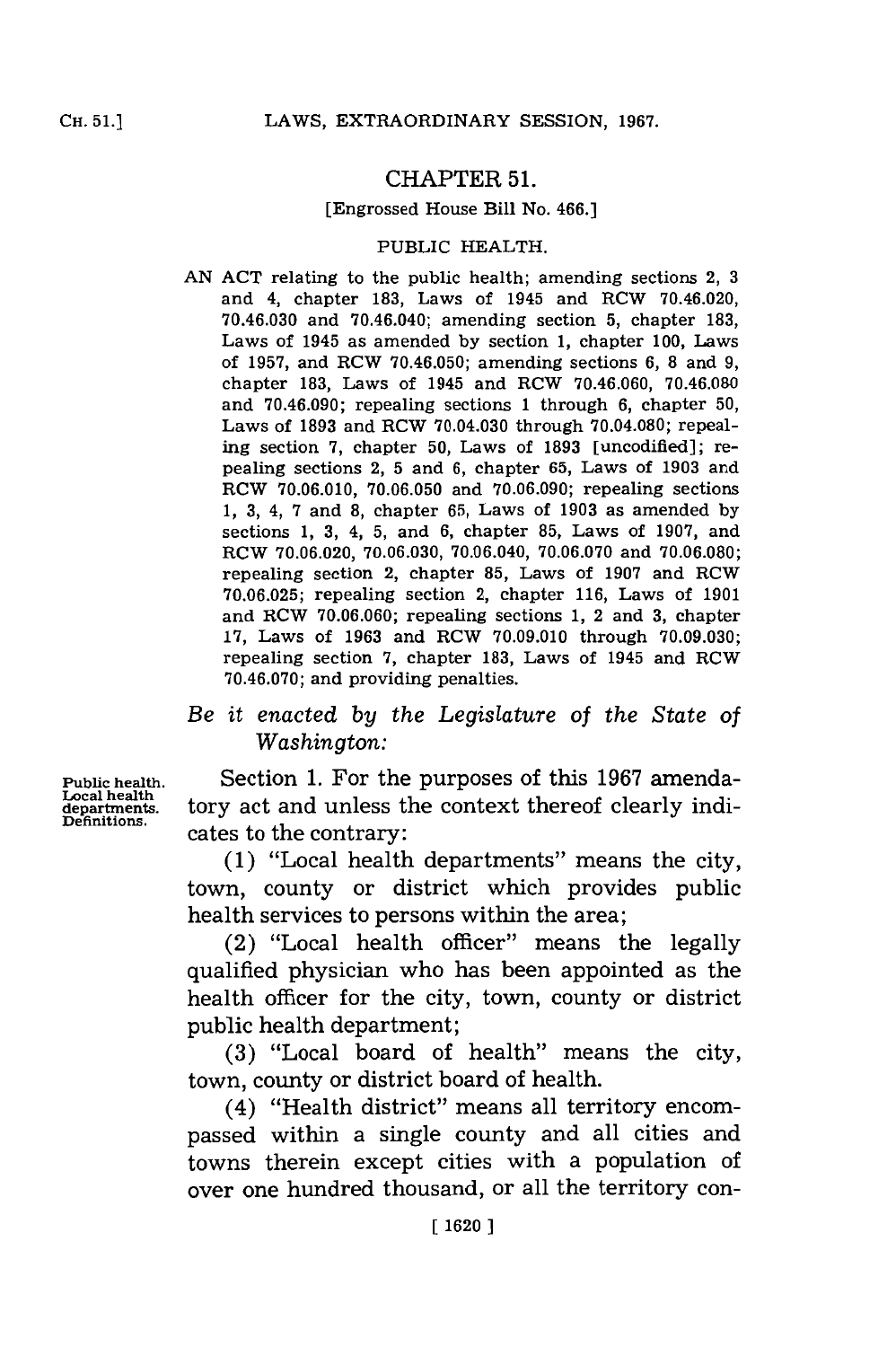sisting of one or more counties and all the cities and towns in all of the combined counties except cities of over one hundred thousand population which have been combined and organized pursuant to the provisions of this **1967** amendatory act: *Provided,* That cities with a population of over one hundred thousand may be included in a health district as provided in section **7** of this **1967** amendatory act.

Sec. 2. The governing body of every city or town **Local board of health** in this state, except where such city or town is a **ofrganized.** part of a county health department, a health district, or is purchasing health services under a contract as authorized **by** this **1967** amendatory act, shall hereafter organize as a local board of health or shall appoint a local board of health from its members of at least three persons who shall organize as a local board of health for such city or town.

Sec. 3. The board of county commissioners of county comeach and every county in this state, except where **constitute** such county is a part of a health district or is purchasing services under a contract as authorized **by** this **1967** amendatory act, shall constitute the local board of health for such county, and said local board of health's jurisdiction shall be coextensive with the boundaries of said county, except that nothing herein contained shall give said board jurisdiction in cities of over one hundred thousand population or in such other cities and towns as are providing health services which meet health standards pursuant to section 21 of this **1967** amendatory act.

Sec. 4. The local board of health shall elect a **officers**chairman and may appoint a clerk, and shall appoint a local health officer pursuant to section **9** of this **1967** amendatory act. Vacancies on the local board of health shall be filled **by** appointment within thirty days and made in the same manner as was the original appointment. At the first meeting of the local

**local board of**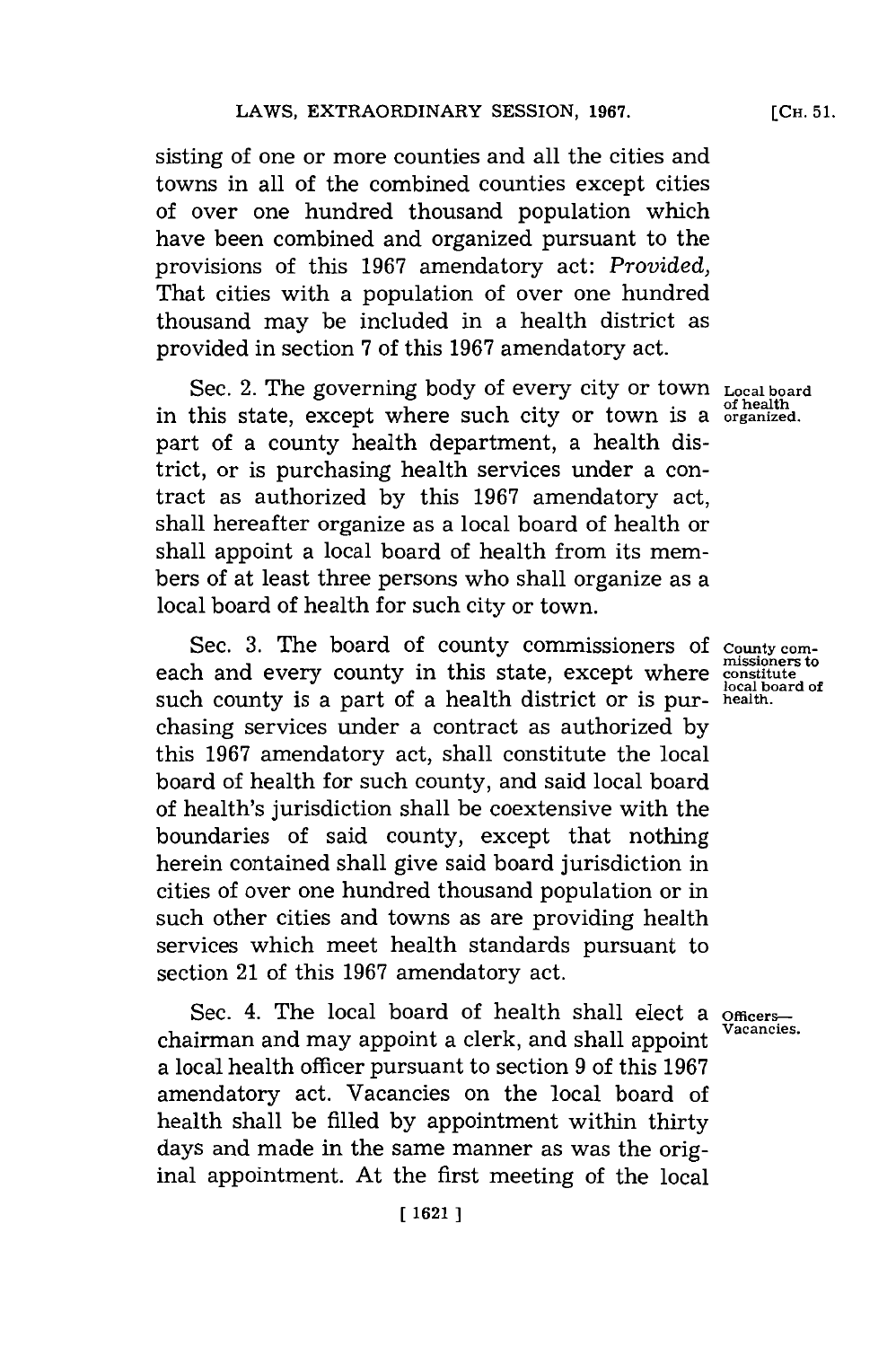**CH. 51.]**

**CH.** 51.]LAWS, EXTRAORDINARY **SESSION, 1967.**

Local health board of health, the members shall elect a chairman to serve for a period of one year.

health—<br>Membership—<br>Chairman.

**ROW 70.46.030** Sec. **5.** Section **3,** chapter **183,** Laws of 1945 and **amended.** RCW **70.46.030** are each amended to read as follows:

Districts of **A** health district to consist of one county only one county—<br> **Board of and including all cities and towns therein except** cities having a population of over one hundred thousand may be created whenever the board of county commissioners of the county shall pass a resolution to organize such a health district under this **1967** amendatory act. The district board of health of such district shall consist of not less than five members. including the three members of the board of county commissioners of the county. The remaining members shall be representatives of the cities and towns in the district selected **by** mutual agreement of the legislative bodies of the cities and towns concerned from their membership, taking into consideration the respective populations and financial contributions of such cities and towns.

> At the first meeting of a district board of health, the members shall elect a chairman to serve for a period of one year.

**ROW 70.46.020** Sec. **6.** Section 2, chapter **183,** Laws of 1945 and **amended.** RCW 70.46.020 are each amended to read as follows:

**Districts of** Health districts consisting of two or more coun-<sup>two or more</sup> **counties-** ties may be created whenever two or more boards of  $P$  adds to the second state of  $P$ **-membership** county commissioners shall **by** resolution establish a district for such purpose. Such a district shall consist of all the area of the combined counties including all cities and towns except cities of over one hundred thousand population. The district board of health of such a district shall consist of not less than seven members, including two representatives from each county who are members of the board of county commnissioners and who are appointed **by** the board of county commissioners of each county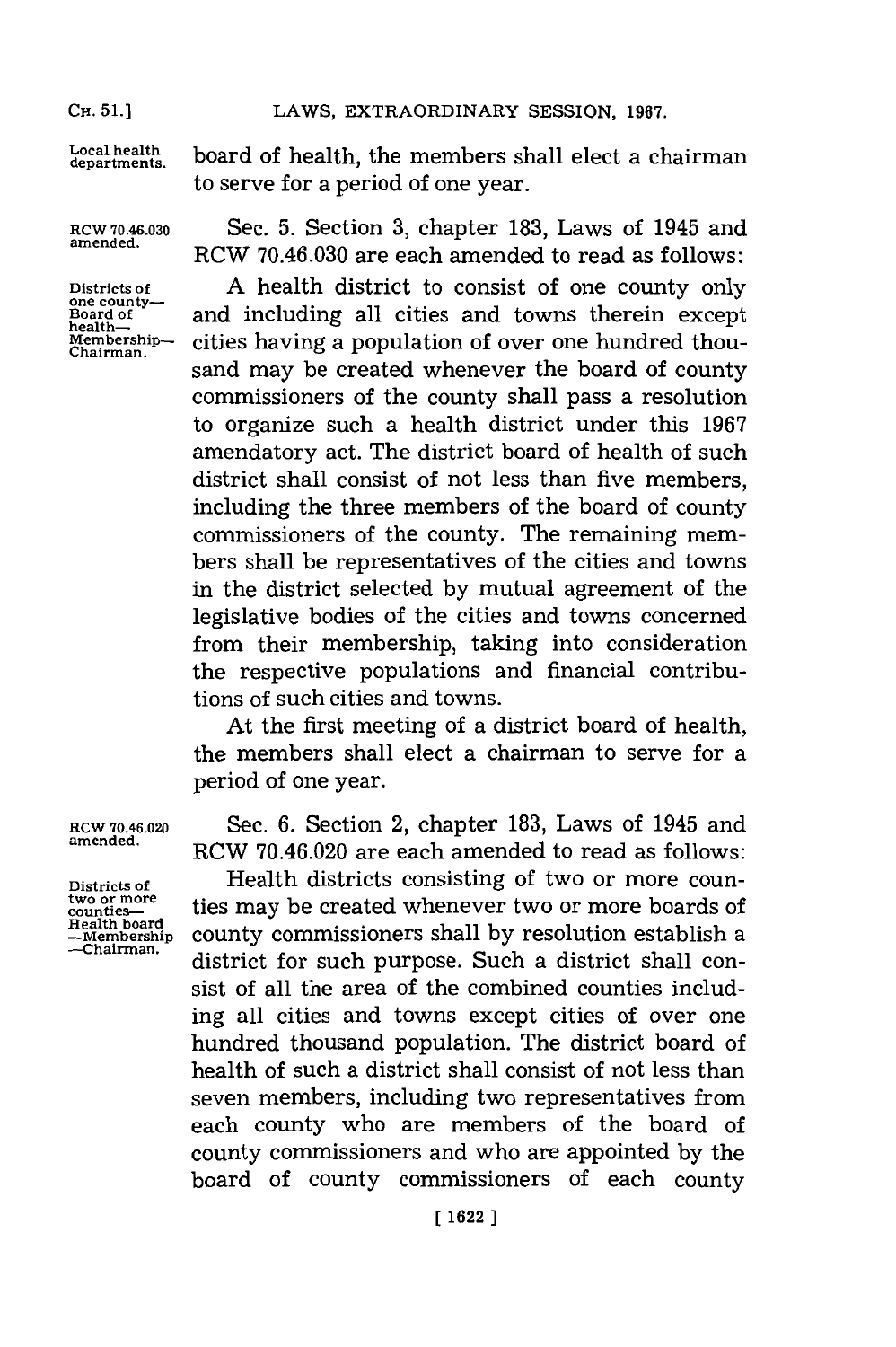within the district. The remaining members shall be representatives of the cities and towns in the district selected **by** mutual agreement of the legislative bodies of the cities and towns concerned from their membership, taking into consideration the financial contribution of such cities and towns and representation from the several classifications of cities and towns.

At the first meeting of a district board of health the members shall elect a chairman to serve for a period of one year.

Sec. **7.** Section 4, chapter **183,** Laws of 1945 and **RCW 70.46.040** RCW 70.46.040 are each amended to read as follows:

Whenever a city of over one hundred thousand **Inclusion of**<br>bulation desires to be included in a health district  $\frac{city}{100,000}$  populapopulation desires to be included in a health district  $\frac{div}{100}$ and shall through its legislative authority petition **tion.** the district board of health to be included and the district board of health and the city legislative authority agree as to the functions to be performed for the city **by** the health district and the amount of financial contributions to be made **by** the city to the health district such city shall be included in the health district.

Sec. 8. Section  $5$ , chapter  $183$ , Laws of  $1945$  as  $RCW$  70.46.050 amended by section 1, chapter 100, Laws of 1957, and RCW **70.46.050** are each amended to read as **follows:**

Whenever a city of over one hundred thousand Representa**tion on the** population is included in a health district it shall **district health** have equal representation with the board of county commissioners of the county in which said city is located, the city's representatives to be selected **by** the legislative body of the city from among its membership. **All** appointments to the district board of health shall be made within thirty days after the formation of the district. Vacancies on the district board of health shall be filled **by** appointment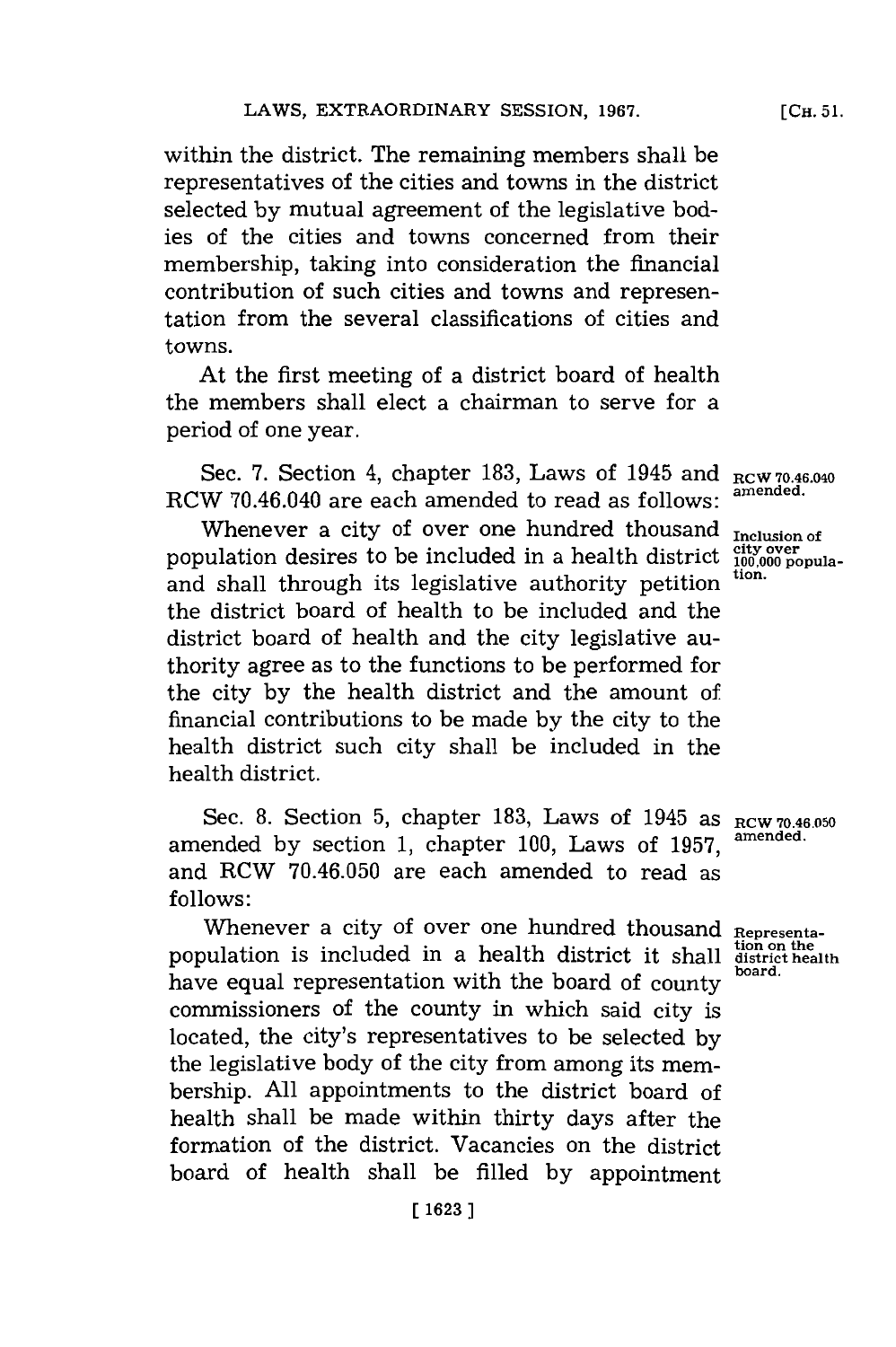## LAWS, EXTRAORDINARY SESSION, 1967.

Local health **within** thirty days and made in the same manner as was the original appointment. Representatives on the district board of the various units of the district shall continue at the pleasure of the legislative body of the unit: *Provided,* That the representation on the local boards of health in existence at the time of the enactment of this **1967** amendatory act may be continued without change in the discretion of the board.

**Local health** Sec. **9.** Each local board of health shall appoint a officer—<br> **Requirements local health officer who shall be an experienced phy-**<br>  $\frac{\text{Appoint}}{\text{ment}}$  sician licensed to practice medicine and surgery in sician licensed to practice medicine and surgery in this state. He shall also hold the degree of master of public health or its equivalent, and shall have had at least two years experience in public health. No term of office shall be established for the local health officer but he shall not be removed until after notice is given him, and an opportunity for a hearing before the board as to the reason for his removal: *Provided,* That the local board of health may, with the approval of the state director of health, appoint a physician without such qualifications as local health officer for a period not to exceed two years: *Provided further,* That such physician may be appointed as local health officer for an additional period in the event of an emergency where the local board of health is unable to obtain the services of a physician possessing the qualifications set forth above. He shall not engage in the private practice of his profession during his tenure of office. He shall act as executive secretary to, and administrative officer for the local board of health. He shall also be empowered to employ such technical and other personnel as approved **by** the local board of health. The local health officer shall be paid such salary and allowed such expenses as shall be determined **by** the local board of health.

**CH. 51.)**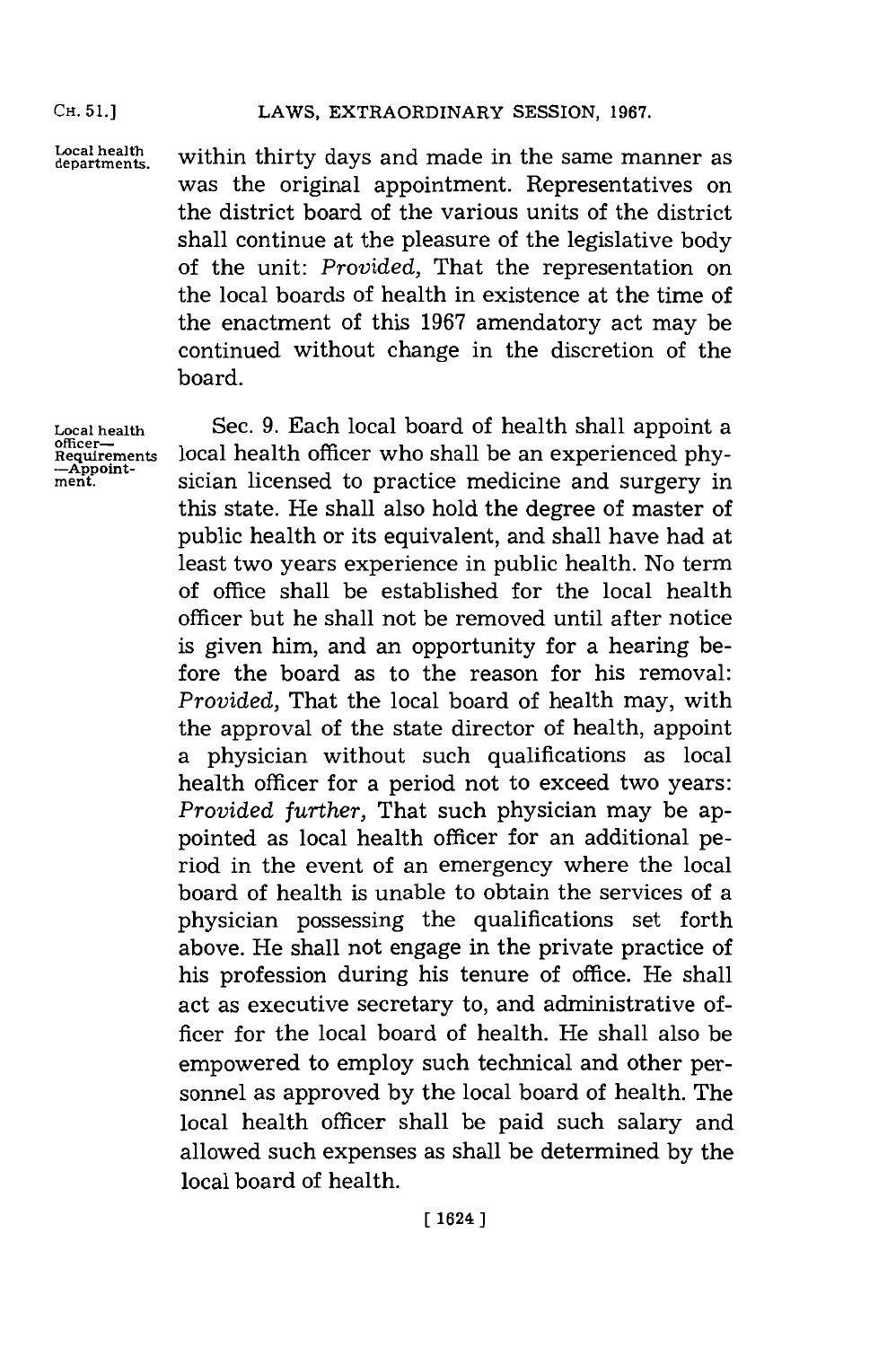Sec. **10.** Each local board of health shall have supervision over all matters pertaining to the preservation of the life and health of the people within its jurisdiction and shall:

**(1)** Enforce through the local health officer the public health statutes of the state and rules and regulations promulgated **by** the state board of health and the state director of health;

(2) Supervise the maintenance of all health and sanitary measures for the protection of the public health within its jurisdiction;

**(3)** Enact such local rules and regulations as are necessary in order to preserve, promote and improve the public health and provide for the enforcement thereof;

(4) Provide for the control and prevention of any dangerous, contagious or infectious disease within the jurisdiction of the local health department;

**(5)** Provide for the prevention, control and abatement of nuisances detrimental to the public health;

**(6)** Make such reports to the state board of health through the local health officer as the state board of health may require; and

**(7)** Establish fee schedules for issuing or renewing licenses or permits or for such other services as are authorized **by** the law and the rules and regulations of the state board of health: Provided, That such fees for services shall not exceed the actual cost of providing any such services.

Sec. **11.** Section **6,** chapter **183,** Laws of 1945 and **RCW 70.46.060** RCW **70.46.060** are each amended to read as follows:

The district board of health shall constitute the **District health** local board of health for all the territory included in **board-Pow-ers and duties.** the health district, and shall supersede and exercise all the powers and perform all the duties **by** law vested in the county or city or town board of health

**amended.**

**Local health board-Duties and powers.**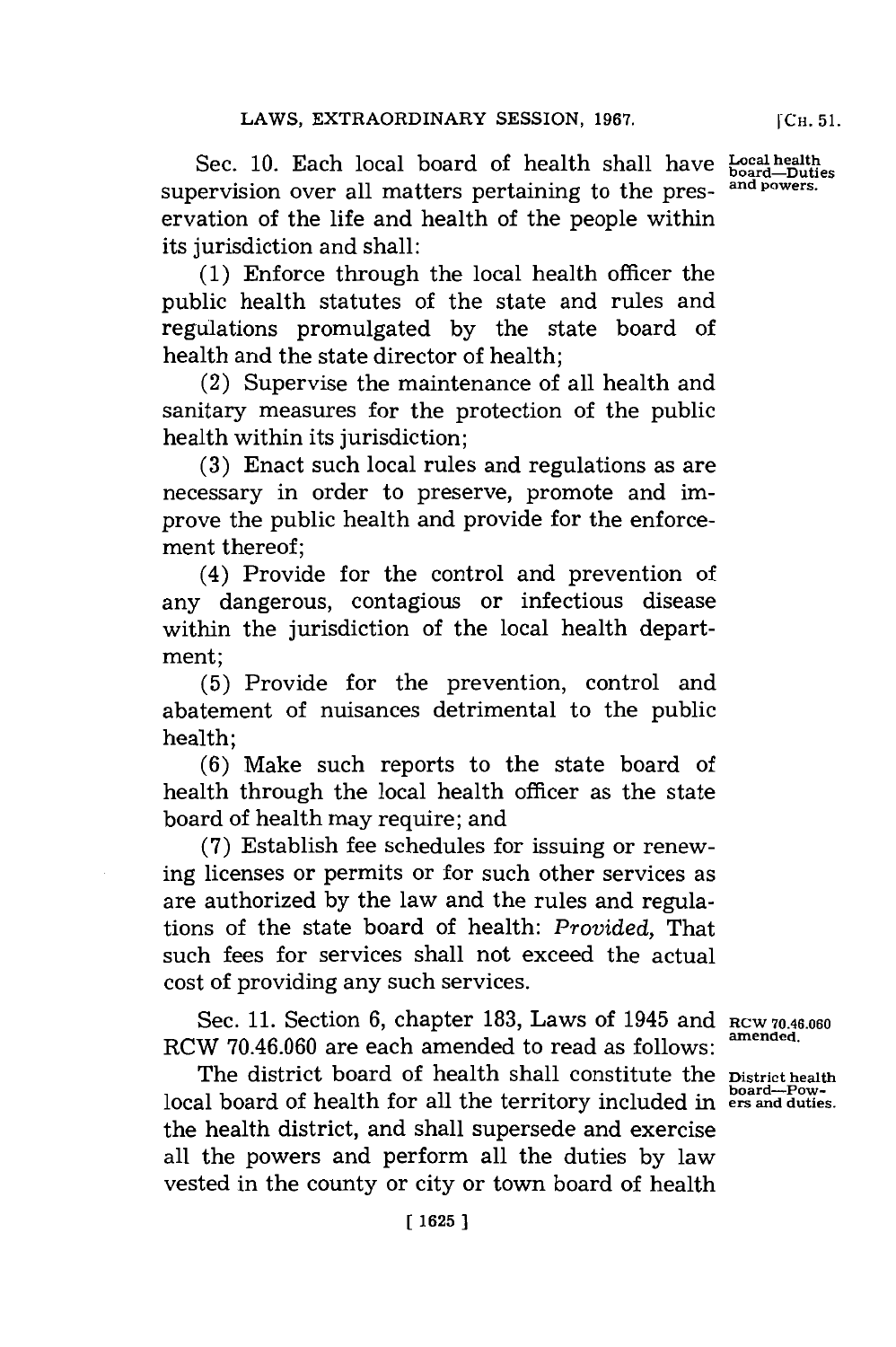LAWS, EXTRAORDINARY SESSION, 1967.

Local health of any county, city or town included in the health district, except as otherwise in this **1967** amendatory act provided.

**Local health officer-Pow-era and duties.**

Sec. 12. The local health officer shall:

**(1)** Enforce the public health statutes of the state, rules and regulations of the state board of health and the state director of health, and all local health rules, regulations and ordinances within his jurisdiction;

(2) Take such action as is necessary to maintain health and sanitation supervision over the territory within his jurisdiction;

**(3)** Control and prevent the spread of any dangerous, contagious or infectious diseases that may occur within his jurisdiction;

(4) Inform the public as to the causes, nature, and prevention of disease and disability and the preservation, promotion and improvement of health within his jurisdiction:

**(5)** Prevent, control or abate nuisances which are detrimental to the public health;

**(6)** Attend all conferences called **by** the state director of health or his authorized representative;

**(7)** Collect such fees as are established **by** the state board of health or the local board of health for the issuance or renewal of licenses or permits or such other fees as may be authorized **by** law or **by** the rules and regulations of the state board of health.

**(8)** Take such measures as he deems necessary in order to promote the public health, to participate in the establishment of health educational or training activities, and to authorize the attendance of employees of the local health department or individuals engaged in community health programs related to or part of the programs of the local health department.

Cir. **51.1**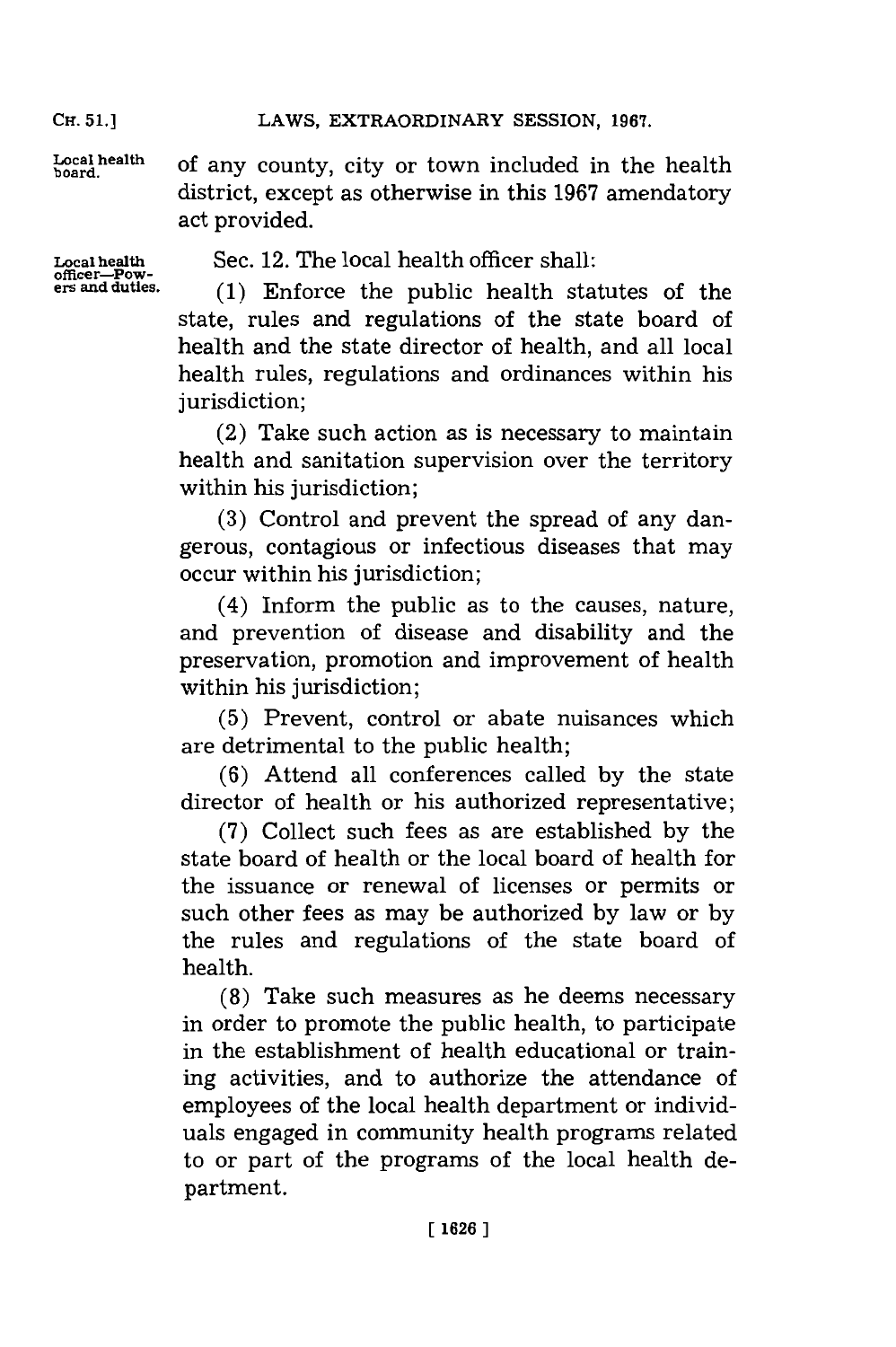Sec. 13. In case of the refusal or neglect of any Failure of **board to** local board of health to appoint alocal health officer **appoint local** after a vacancy exists, the state director of health  $\frac{\text{health}}{\text{state board}}$ may appoint a local health officer and fix the compensation and the local health officer so appointed shall have the same duties, powers and authority as though appointed **by** the local boards of health. Such local health officer shall serve until such time as the local board of health appoints a qualified individual in his place. The board shall be authorized to appoint an acting health officer to serve whenever the health officer is absent or incapacitated and unable to fulfill his responsibilities under the provisions of this **1967** amendatory act.

Sec. 14. Whenever any physician shall attend **Physicians to** any person sick with any dangerous contagious or **erous** and/or **contagious** infectious disease, or with any diseases required **by diseases.** the state board of health to be reported, he shall, within twenty-four hours, give notice thereof to the local health officer within whose jurisdiction such sick person may then be or to the state department of health in Olympia.

Sec. 15. In case of the question arising as to **Determination** whether or not any person is affected or is sick with **disease.** a dangerous, contagious or infectious disease, the opinion of the local health officer shall prevail until the state department of health can be notified, and then the opinion of the executive officer of the state department of health, or any physician he may appoint to examine such case, shall be final.

Sec. 16. It shall be the duty of the local board of **Duty of local**<br>lith health outherities are officials and of the integration begins health, health authorities or officials, and of physi- health board cinne in localities where there are no local health state health **state health** cians in localities where there are no local health **board.** authorities or officials, to report to the state board of health, promptly upon discovery thereof, the existence of any one of the following diseases which may come under their observation, to wit: Asiatic chol-

**report dang-**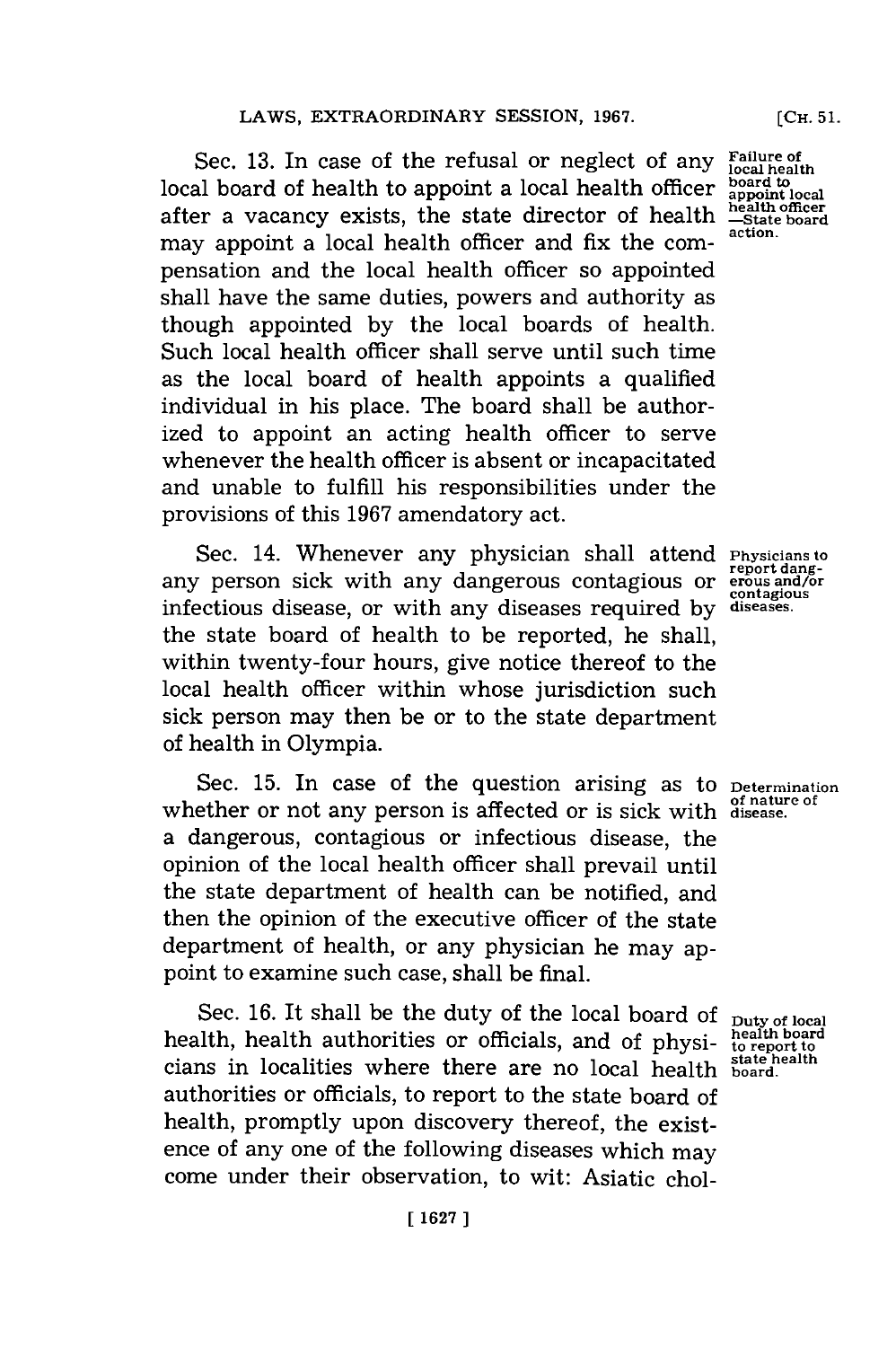## **CR. 51.]LAWS, EXTRAORDINARY SESSION, 1967.**

**Local health**<br>board.

era, yellow fever, smallpox, scarlet fever, diphtheria, typhus, typhoid fever, bubonic plague or leprosy, and of such other contagious or infectious diseases as the state board may from time to time specify.

**enforce act-**

**Failure to** Sec. **17.** Any local health officer who shall refuse **Penalty,** or neglect to obey or enforce the provisions of this **1967** amendatory act or the rules, regulations or orders of the state board of health or who shall refuse or neglect to make prompt and accurate reports to the state board of health, may be removed as local health officer **by** the state board of health and shall not again be reappointed except with the consent of the state board of health. Any person may complain to the state board of health concerning the failure of the local health officer to carry out the laws or the rules and regulations concerning public health, and the state board of health shall, if a preliminary investigation so warrants, call a hearing to determine whether the local health officer is guilty of the alleged acts. Such hearings shall be held pursuant to the provisions of chapter 34.04 RCW, and the rules and regulations of the state board of health adopted thereunder.

> Any member of a local board of health who shall violate any of the provisions of this **1967** amendatory act or refuse or neglect to obey or enforce any of the rules, regulations or orders of the state board of health made for the prevention, suppression or control of any dangerous contagious or infectious disease or for the protection of the health of the people of this state, shall be guilty of a misdemeanor, and upon conviction shall be fined not less than ten dollars nor more than two hundred dollars. Any physician who shall refuse or neglect to report to the proper health officer within twelve hours after first attending any case of contagious or infectious disease or any diseases required **by** the state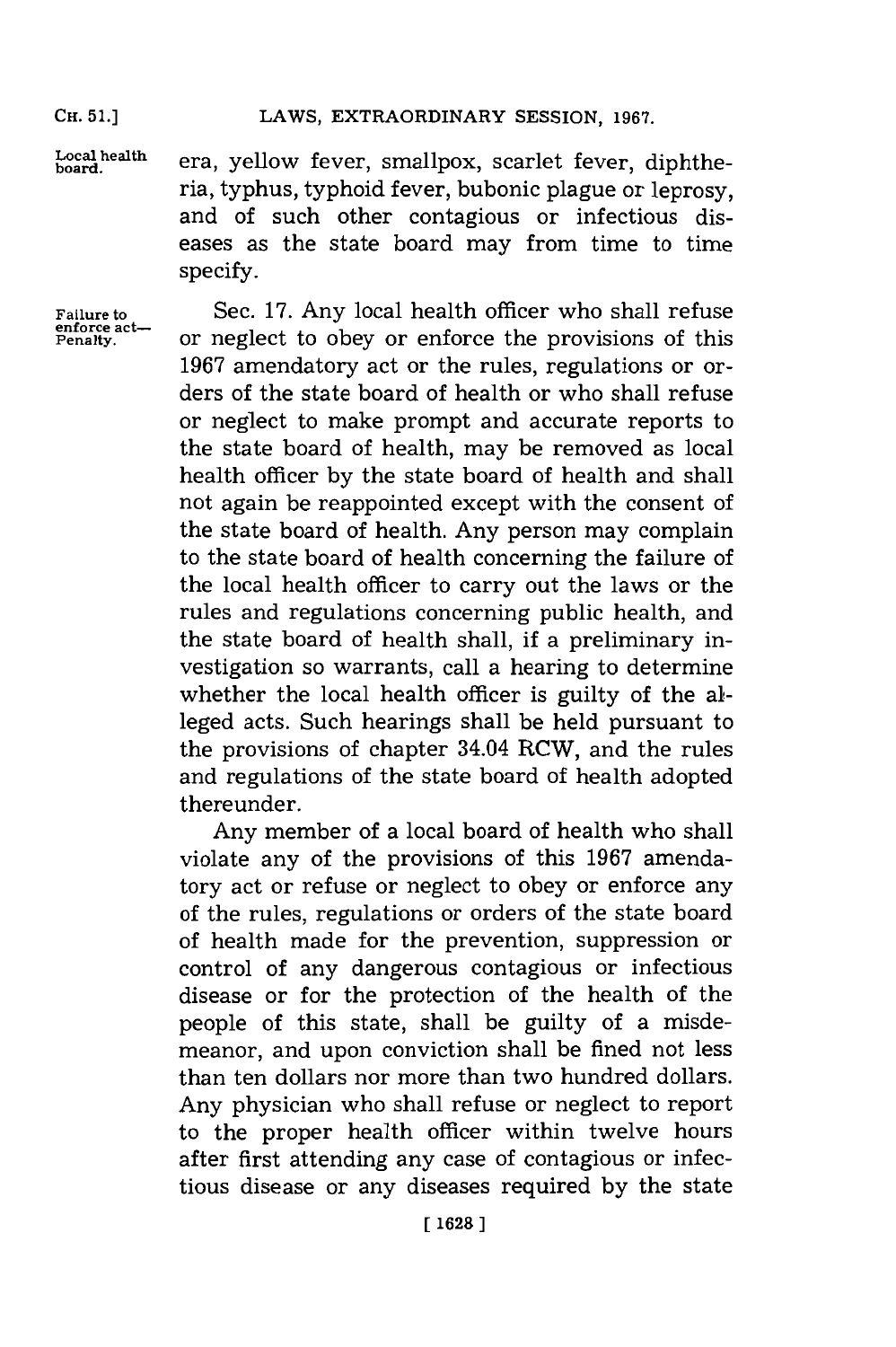board of health to be reported or any case suspicious of being one of such diseases, shall be guilty of a misdemeanor, and upon conviction shall be fined not less than ten dollars nor more than two hundred dollars for each case that is not reported.

Any person violating any of the provisions of this **1967** amendatory act or violating or refusing or neglecting to obey any of the rules, regulations or orders made for the prevention, suppression and control of dangerous contagious and infectious diseases **by** the local board of health or local health officer or state board of health, or who shall leave any isolation hospital or quarantined house or place without the consent of the proper health officer or who evades or breaks quarantine or conceals a case of contagious or infectious disease or assists in evading or breaking any quarantine or concealing any case of contagious or infectious disease, shall be guilty of a misdemeanor, and upon conviction thereof shall be subject to a fine of not less than twenty-five dollars nor more than one hundred dollars or to imprisomnent in the county jail not to exceed ninety days or to both fine and imprisonment.

Sec. **18. All** expenses incurred **by** the state, **Expenses.** health district, or county in carrying out the provisions of this **1967** amendatory act or any other public health law, or the rules and regulations of the state department of health enacted under such laws, shall be paid **by** the county or city **by** which or in behalf of which such expenses shall have been incurred and such expenses shall constitute a claim against the general fund as provided herein.

Sec. **19.** Section **8,** chapter **183,** Laws of 1945 and **RCW 70.46.080** RCW 70.46.080 are each amended to read as follows:

Each health district shall establish a fund to be designated as the "district health fund", in which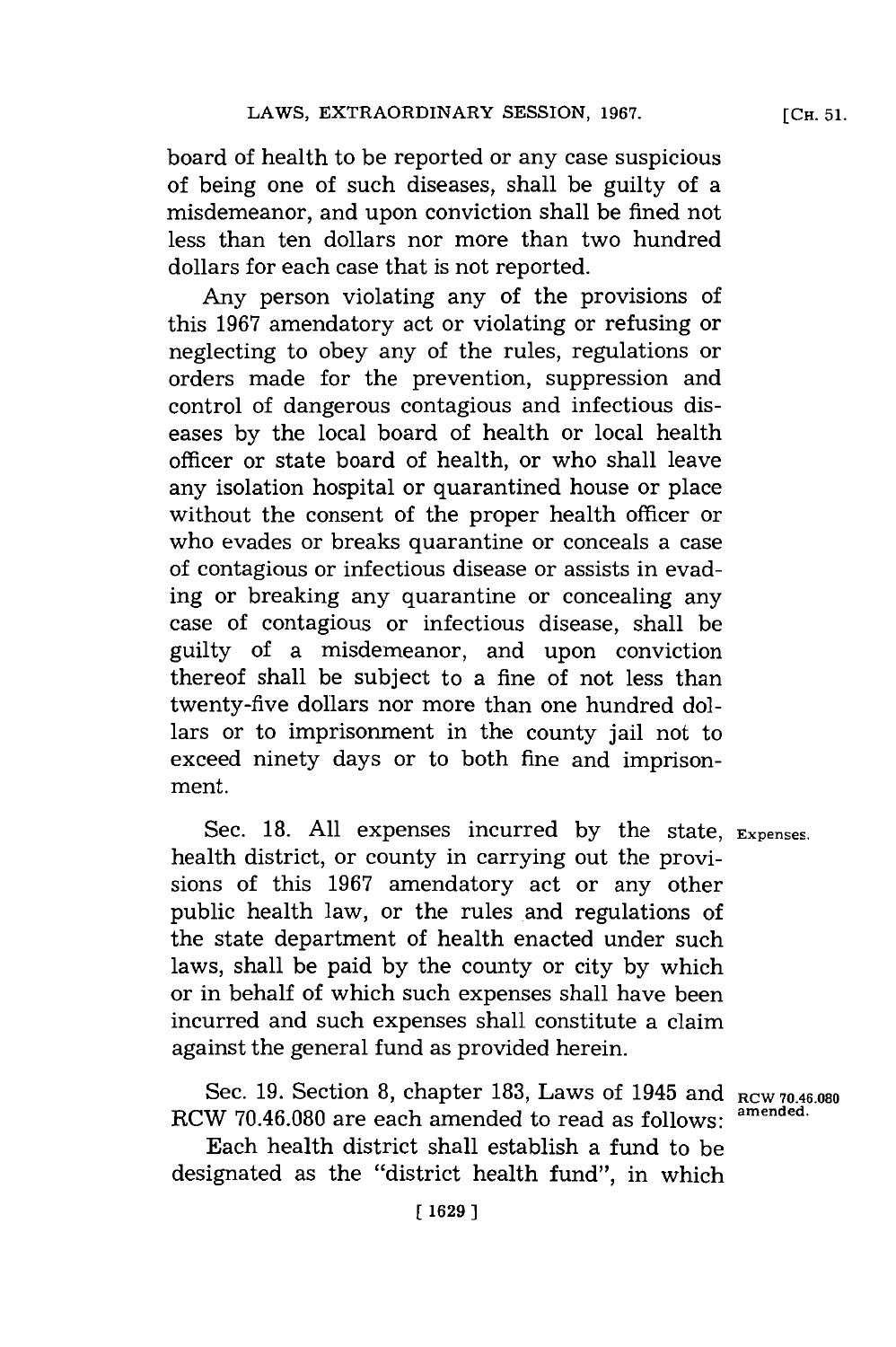#### **CH. 51.]**

**Local health board-Treas-urer-District funds-Contributions by counties and cities.**

shall be placed all sums received **by** the district from any source, and out of which shall be expended all sums disbursed **by** the district. The county treasurer of the county in the district embracing only one county; or, in a district composed of more than one county the county treasurer of the county having the largest population shall be the custodian of the fund, and the county auditor of said county shall keep the record of the receipts and disbursements, and shall draw and the county treasurer shall honor and pay all warrants, which shall be approved before issuance and payment as directed **by** the board: *Provided,* That in local health departments wherein a city of over one hundred thousand population is a part of said department, the local board of health may pool the funds available for public health purposes in the office of the city treasurer in a special pooling fund to be established and which shall be expended as set forth above.

Each county, city or town which is included in the district shall contribute such sums towards the expense for maintaining and operating the district as shall be agreed upon between it and the local board of health in accordance with guidelines established **by** the state board of health after consultation with the Washington association of county commissioners and the association of Washington cities. In the event that no agreement can be reached between the district board of health and the county, city or town, the matter shall be resolved **by** a board of arbitrators to consist of a representative of the district board of health, a representative from the county, city or town involved, and a third representative to be appointed **by** the two representatives, but if they are unable to agree, a representative shall be appointed **by** a judge in the county in which the city or town is located. The determination of the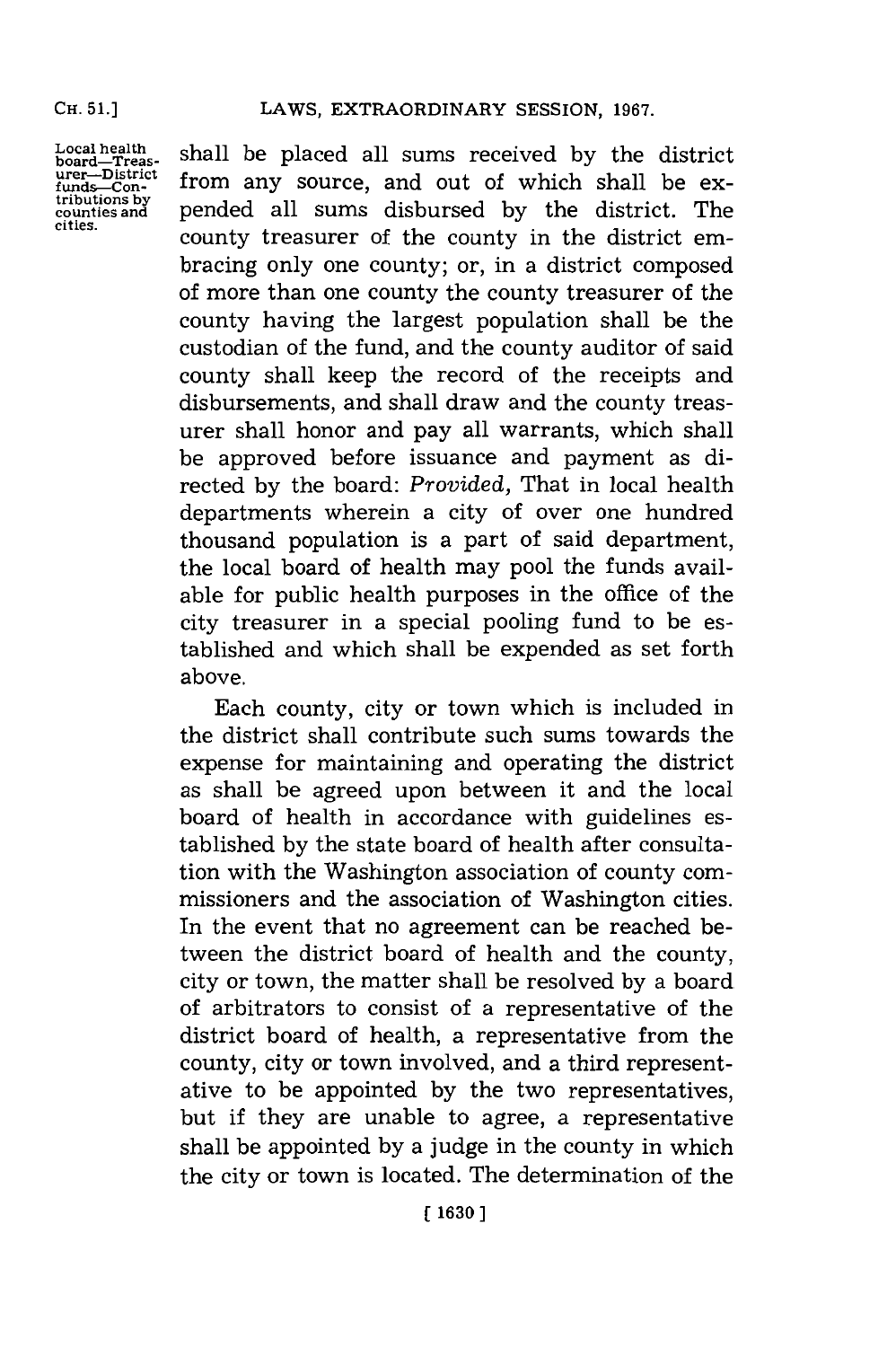proportionate share to be paid **by** a county, city or town shall be binding on all parties. Payments into the fund of the district may be made **by** the county or city or town members during the first year of membership in said district from any funds of the respective county, city or town as would otherwise be available for expenditures for health facilities and services, and thereafter the members shall include items in their respective budgets for payments to finance the health district.

Sec. 20. The expense of providing public health **Procedure on failure to pay** services shall be borne **by** each county, city or town **contribution.** within the health district, and the local health officer shall certify the amount agreed upon or as determined pursuant to section **19** of this **1967** amendatory act, and remaining unpaid **by** each county, city or town to the fiscal or warrant issuing officer of such county, city or town.

If the expense as certified is not paid **by** any county, city or town within thirty days after the end of the fiscal year, the local health officer shall certify the amount due to the auditor of the county in which the governmental unit is situated who shall promptly issue his warrant on the county treasurer payable out of the current expense fund of the county, which fund shall be reimbursed **by** the county auditor out of the money due said governmental unit at the next monthly settlement or settlements of the collection of taxes and shall be transferred to the current expense fund.

Sec. 21. Section 9, chapter 183, Laws of 1945 and RCW 70.46.090 amended. RCW 70.46.090 are each amended to read as follows:

Any county or any city or town may withdraw withdrawal from membership in said health district any time **city**. after it has been within the district for a period of two years, but no withdrawal shall be effective except at the end of the calendar year in which the

**[CH. 51.**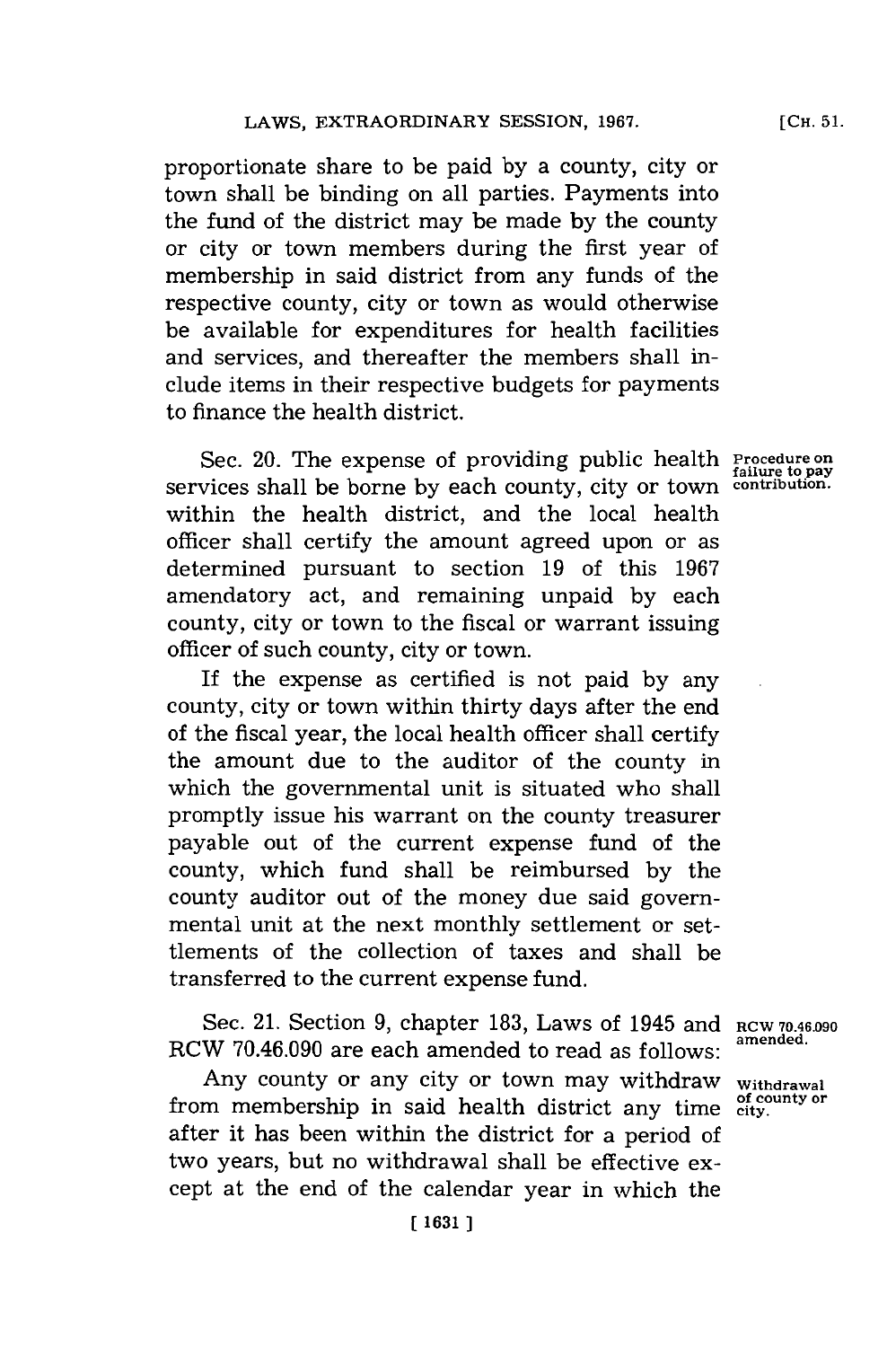## LAWS, EXTRAORDINARY SESSION, 1967.

**CH. 51.]**

Local health county, city or town gives at least six months' notice of its intention to withdraw at the end of the calendar year. No withdrawal shall entitle any member to a refund of any moneys paid to the district nor relieve it of any obligations to pay to the district all sums for which it obligated itself due and owing **by** it to the district for the year at the end of which the withdrawal is to be effective: *Provided,* That any county, city or town which withdraws from membership in said health district shall immediately establish a health department or provide health services which shall meet the standards for health services promulgated **by** the state board of health: *Provided further,* That no local health department shall be deemed to provide adequate public health services unless there is at least one full time professionally trained and qualified physician as set forth in section **9** of this **1967** amendatory act.

**Contracts for Sec. 22. In addition to powers already granted** purchase of them any city town county district or local health them, any city, town, county, district or local health department may contract for either the sale or purchase of any or all health services from any local health department: *Provided,* That such contract shall require the approval of the state board of health.

**Repeal.** Sec. **23.** The following acts or parts of acts and RCW sections are hereby repealed:

> **(1)** Sections **1** through **6,** chapter **50,** Laws of **1893** and RCW 70.04.030 through **70.04.080;**

> (2) Section **7,** chapter **50,** Laws of **1893** [uncodified]:

> **(3)** Sections 2, **5** and **6,** chapter **65,** Laws of **1903** and RCW **70.06.0 10, 70.06.050** and **70.06.090;**

> (4) Sections **1, 3,** 4, **7** and **8,** chapter **65,** Laws of **1903** as amended **by** sections **1, 3,** 4, **5,** and **6,** chapter **85,** Laws of **1907,** and RCW **70.06.020, 70.06.030,** 70.06.040, **70.06.070** and **70.06.080;**